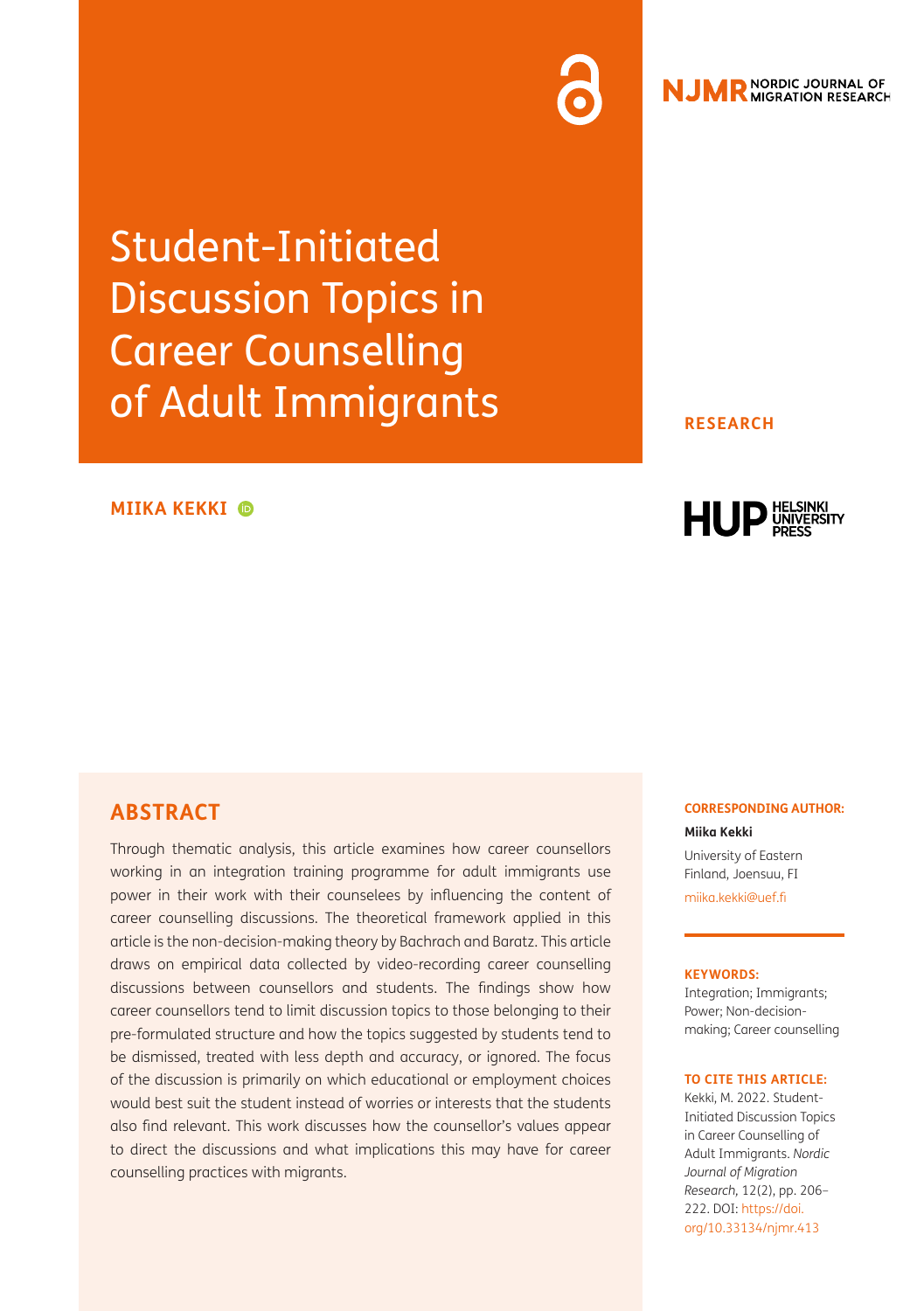## **INTRODUCTION**

Career counselling, referred to hereafter as counselling, is often regarded as either neutral or positively loaded activity. However, as in any human endeavour, there are also undercurrents, tensions and conflicts involved ([Bergmo-Prvulovic 2018;](#page-14-0) [Kurki](#page-14-1)  [2018\)](#page-14-1). Generally, counselling can be described as a process based on the cooperative and dialogic interaction between career counsellors (hereafter, counsellors) and their students ([Vehviläinen 2014](#page-16-0)). Here, individuals are encouraged, supported and guided to think about and act in their lives [\(Hooley, Sultana & Thomsen 2018\)](#page-14-2), and the encounters serve as a forum to investigate individual life processes ([Vehviläinen](#page-16-1)  [& Souto 2021\)](#page-16-1). Ribeiro [\(2021\)](#page-15-0) has argued that when counselling takes place in the context of migration, it means bringing cultural perspectives or lived experiences from the Global South to counselling, whereas the mainstream counselling theories and approaches used by counsellors have developed in the Global North. This has also led counselling practices to face new challenges when aiming to support immigrants ([Sultana, in press\)](#page-16-2). Counselling has also been argued to contribute to social justice and experiences of well-being, belonging and autonomy (Hertzberg & Sundelin 2014; [Sultana 2014\)](#page-16-3), which can be seen as central for the process of integration. In this process, counsellors play an important role, for example, by acting as facilitators ([Magnano et al. 2021](#page-15-1)). Therefore, it is interesting to see counsellors interact with their counselees and consider what kinds of issues or elements related to power are present in their work, as well as who may decide which issues or topics end up being treated and discussed. Further, it is salient to investigate whether there are some topics that counsellors tend to avoid or do not want to discuss; in particular, how counsellors react when a counselee brings up a theme or topic of discussion is an important point. In this article, I examine how counsellors working in the context of the Finnish integration training programme for adult immigrants deal with these questions. The aim of this article is to better understand the power-related and power-reflecting approaches and practices in counselling.

# **COUNSELLING WITHIN THE FINNISH INTEGRATION TRAINING PROGRAMME**

The concept of integration has been problematised by many scholars. In their research, Ryan and Mulholland [\(2015](#page-15-2)) have argued for the benefits of using the concept of 'embedding' instead of integration, because integration emphasises a more static outcome that can never be achieved, whereas embedding refers to a more dynamic process that does not end. Schinkel ([2018](#page-15-3)) criticises immigrant integration as a neocolonial practise that is wrongly targeted at individuals rather than societies and that focuses on problematic groups and never on 'natives' or 'whites'. Furthermore, Bhambra ([2016](#page-14-3)) indicates how the very process of inclusion in a society is controversial because it is based on the prerequisite of exclusion.

In Finland, immigrants who are registered as unemployed jobseekers are required to attend a national integration training programme. This concerns foreign nationals who have a valid residence permit to live in Finland and who have had the right to enter the country to find work and become employed [\(FMEE 2010](#page-14-4); [FMEE 2012\)](#page-14-5). According to legislation, the aim of integration is 'to provide immigrants with the knowledge and skills required in the society and working life and to provide them

Kekki **207** *Nordic Journal of Migration Research* DOI: [10.33134/njmr.413](https://doi.org/10.33134/njmr.413)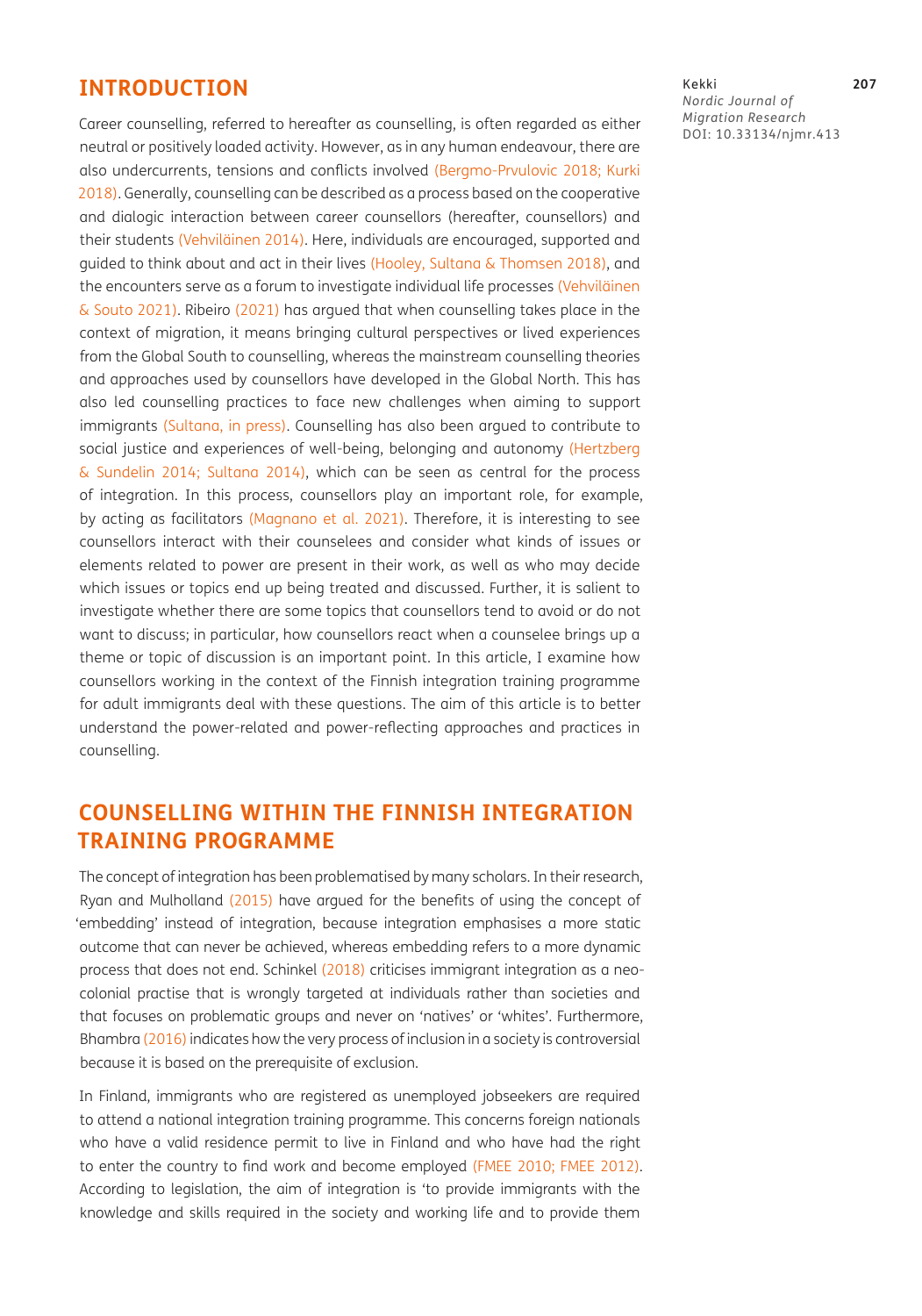with support' ([FMEE 2012](#page-14-5), Section 3). In this article, the notions of 'immigrant' and 'integration' refer to these definitions in the Finnish legislation. The implementation of the Finnish integration training programme is organised by public and private educational institutions, which are selected regionally via a tendering process. The main topics in the training programme are Finnish language and civic skills [\(FNBE](#page-14-6) [2012](#page-14-6)). The civic skills include information on educational opportunities, job seeking and entrepreneurship, as well as work tryout periods and counselling, which fall within the responsibility of counsellors.

In the context of Finnish integration policies, researchers have examined how integration practices produce exclusionary inclusion and integratable employees with an immigrant background [\(Masoud, Holm & Brunila 2021\)](#page-15-4), as well as how integration policies and practices contribute to immigrant subjectivities, reinforcing their marginalisation and exclusion and creating racial and gendered segregation [\(Kurki 2018\)](#page-14-1). Along the same lines, Kurki et al. [\(2018](#page-15-5)) discuss the circumstances where Finnish integration training for immigrants is organised according to marketoriented policies and practices, and furthermore, how this process produces certain subjectivities among both immigrants and professionals. Masoud, Kurki and Brunila [\(2020\)](#page-15-6) consider the concept of employability within integration policies and training practices—specifically, how the discourses used contribute to creating a suitable, employable subjectivity among refugees. In terms of power research tradition, all the mentioned studies have examined the topic of immigrant integration from a Foucauldian governmentality perspective. The characteristics of the Finnish integration policy have also been studied from the perspective of conflicts between the needs of immigrants and structural conditions set by the society ([Turtiainen,](#page-16-4) [Kokkonen & Viitasalo 2018\)](#page-16-4) and integration training programmes in the context of adult second language learning (Pöyhönen & Tarnanen 2015; [Ronkainen & Suni 2019\)](#page-15-7).

The counselling of immigrants has also been studied from different angles. However, research in this field has focused more on the immigrants themselves or on structural issues [\(Kurki 2018](#page-14-1); [Magnano et al. 2021;](#page-15-1) [Masoud, Kurki & Brunila 2020](#page-15-6); [Udayar et](#page-16-5) [al. 2021\)](#page-16-5) than on the counsellors' work. Research has, for example, looked into how counsellors advise their students with immigrant backgrounds on career choices (Linde, Lindgren & Sundelin 2021) or support the inclusion of immigrants (Sundelin 2015). In a study related to this article's topic, Souto [\(2020\)](#page-15-8) explores the concept of so-called evasive counselling of young people with immigrant backgrounds and how counsellors choose to address or not address certain topics during a counselling encounter. Furthermore, Svinhufvud, Voutilainen and Weiste ([2017](#page-16-6)) study how counsellors in a university context deal with students' expressions of negative emotions, and Olry-Louis [\(2018\)](#page-15-9) assesses how counsellors handle emotions with their adult counselees. There are also critical studies on how power is linked with intercultural counselling issues, but they focus more on theoretical aspects of the question [\(Chadderton 2019;](#page-14-7) [Ribeiro 2021\)](#page-15-0).

# **NON-DECISION-MAKING AS AN ANALYTICAL LENS**

Power as a concept has been theorised in social sciences for a long time. One of the many debates around power has been about its nature: Is it a capacity, a possession or possibly a strategy, and does it exist in structures or in people's actions? One viewpoint is to consider power being related to decision-making ([Dahl 1957](#page-14-8); [Lukes](#page-15-10)  Kekki **208** *Nordic Journal of Migration Research* DOI: [10.33134/njmr.413](https://doi.org/10.33134/njmr.413)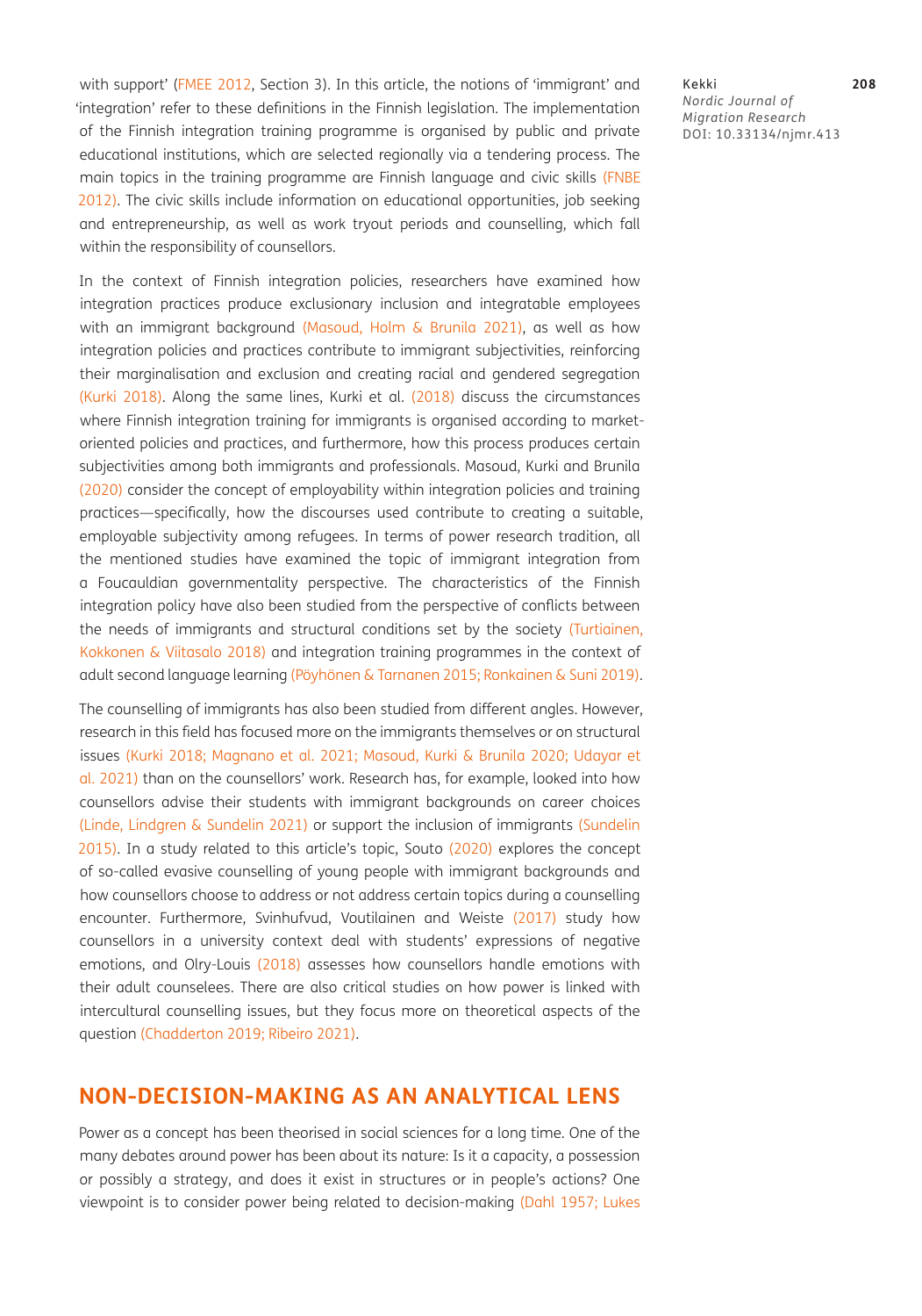[2005](#page-15-10)). Another perspective is Bachrach and Baratz's ([1970](#page-13-0)) definition of power as non-decision-making – a situation in which decisions are prevented from taking place on potential issues. Thus, power is exercised not only when a person participates in decision-making that affects another person but also when the first person chooses to limit the scope of decision-making to issues that are innocuous to them, preventing the other person from bringing forward any issues that might harm the first person's preferences ([Bachrach & Baratz 1970: 7\)](#page-13-0). I am interested in examining how the notion of non-decision-making can be applied in the context of counselling of immigrants, with the starting point that this includes power-related and power-reflecting approaches and practices. In particular, the research question in this article is as follows: What kinds of topics do the students in an integration training programme wish to bring up in their counselling discussions, and how do their counsellors react to those topics?

According to Rose and Davies [\(1994\)](#page-15-11), non-decision-making is about the dominant values that influence a situation so that some alternatives are excluded from the agenda. In the context of this study, this can be interpreted as certain discussion topics being excluded because the values held by the counsellors direct the discussion and its contents. These values are linked to the institutional setting in which the counsellors operate. It can also be argued that it is a question of time and focus: Certain topics are deemed to 'belong' to the agenda of counselling.

Bachrach and Baratz further utilised the concept of 'mobilisation of bias' by Schattschneider ([1960\)](#page-15-12), which refers to a set of predominant values, beliefs, rituals and institutional procedures – rules of the game – that operate systematically and consistently to the benefit of certain persons and groups at the expense of others. In the context of the integration training programme, this refers to the rules for how counselling is implemented within the educational structure of the organisation responsible for the programme. It can be argued that those benefitting from the mobilisation of bias are the counsellors and other employees in charge of the programme and, ultimately, the organising institution, as it is responsible for running the integration training programme. Bachrach and Baratz ([1970](#page-13-0)) further claim that the primary method for sustaining a given mobilisation of bias is precisely the act of non-decision-making. They define a *non-decision* as a decision that results in the suppression of a challenge to the values or interests of the decision maker.

Haugaard ([2018\)](#page-14-9) raises questions about the usefulness of non-decision-making theory by claiming that most structural biases are not a product of deliberate decisions but rather an outcome of a reproduction of social structures. Thus, he interprets Bachrach and Baratz's theory as focusing primarily on the structural aspects of power. Isaac [\(1987\)](#page-14-10) also considers power as a socially structured phenomenon. Following this line of thought, I argue that it is interesting to examine precisely what kind of socially built and maintained structures within the counselling of immigrants, the non-decisionmaking elements bring to light. In other words, I am not interested in defining whether counsellors have conscious intentions or interest in using power (because this cannot be deduced from their actions or reactions), but, instead, I aim to examine the outcomes of their actions to determine whether this perspective may help to understand the practices of the counselling of immigrants. As power is an intangible notion, I argue that applying this concept to counselling allows one to examine this phenomenon from a fresh perspective and identify aspects that would otherwise remain elusive.

Kekki **209** *Nordic Journal of Migration Research* DOI: [10.33134/njmr.413](https://doi.org/10.33134/njmr.413)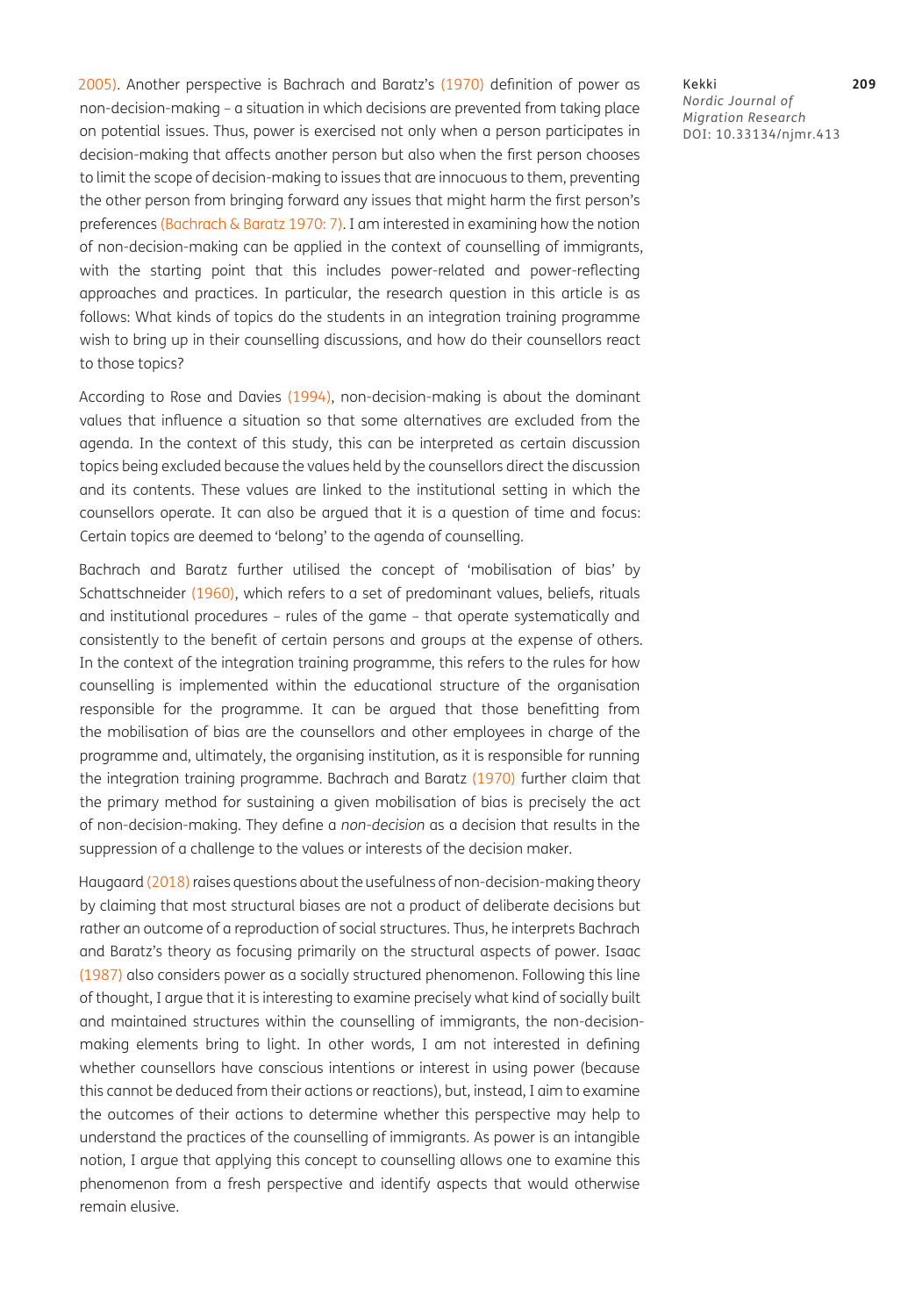# **DATA AND METHODOLOGY**

The data for this research were collected in 2019 from three organisations that run integration programme trainings for adult immigrants in Southern Finland. The data consist of 18 video-recorded counselling discussions between counsellors and their students. Four counsellors from these organisations were involved in the discussions. The counsellors had different educational backgrounds and had worked in the training programme for varying lengths of time. Three to seven counselling discussions from each counsellor were included in the data.

In most cases, the discussions occurred during the first face-to-face encounter between the student and the counsellor. The discussions followed an agenda set by the counsellor. In practice, using such an agenda means that the counsellor follows a set of topics and questions and asks the student to provide information related to them. The main purpose of the discussions was to address the student's future career plans and, more specifically, to discuss an approaching work tryout period.

The counsellors were asked to include, if possible, a varied set of students regarding gender, ethnic background, age and educational background for the recordings. In the end, it was the counsellors who made the final decision on which students were included, depending on the willingness and availability of the students. The students in question were adult immigrants (11 women and 7 men) from different parts of the world, with varied educational and employment backgrounds. Their education ranged from no formal education to a higher education degree, and their employment ranged from no work history to high-skilled workers. All the students were regular migrants, migrating to Finland via either forced migration or labour/economic migration ([IOM](#page-14-11)  [2019](#page-14-11)). At the time of the discussions, they were at different points in their integration training programme, and their Finnish language skills were also highly diverse. However, all the counselling discussions were conducted mainly in Finnish. Only in some discussions did either the student or the counsellor use English as an auxiliary language. These English parts are marked in *italics* in the discussion quotations later in this article. The Finnish language used by the students was translated into English in a manner that ensured that the translation respected the original meaning as much as possible while considering the intelligibility of the citations.

All the persons involved in this research volunteered to participate and provided their written consent. Both the students and counsellors were given some basic information about the research and its contents before they decided whether to participate. For the sake of their anonymity, a common pseudonym ('student') is used for all the students. All indications of their gender, home countries or other personal details have also been anonymised. Similarly, for all the counsellors, a common pseudonym ('counsellor') is used without an indication of their gender or employer. In this research, the ethical principles defined by the Finnish National Board of Research Integrity were followed. No ethical review was conducted because there were no research design elements that would require it. In my analysis, I was informed by my experiences as a counsellor in an integration training programme, which has helped me to identify the dynamics in a counselling encounter. Therefore, my position has been that of an insider, as defined by Berger ([2015](#page-13-1)), with more direct access to the research target and shaping the researcher–researched relationship more favourably. However, this insider position also calls for a continuous critical reflection on the values and approaches within my research and the application of the reflective approach [\(Fook](#page-14-12) 

Kekki **210** *Nordic Journal of Migration Research* DOI: [10.33134/njmr.413](https://doi.org/10.33134/njmr.413)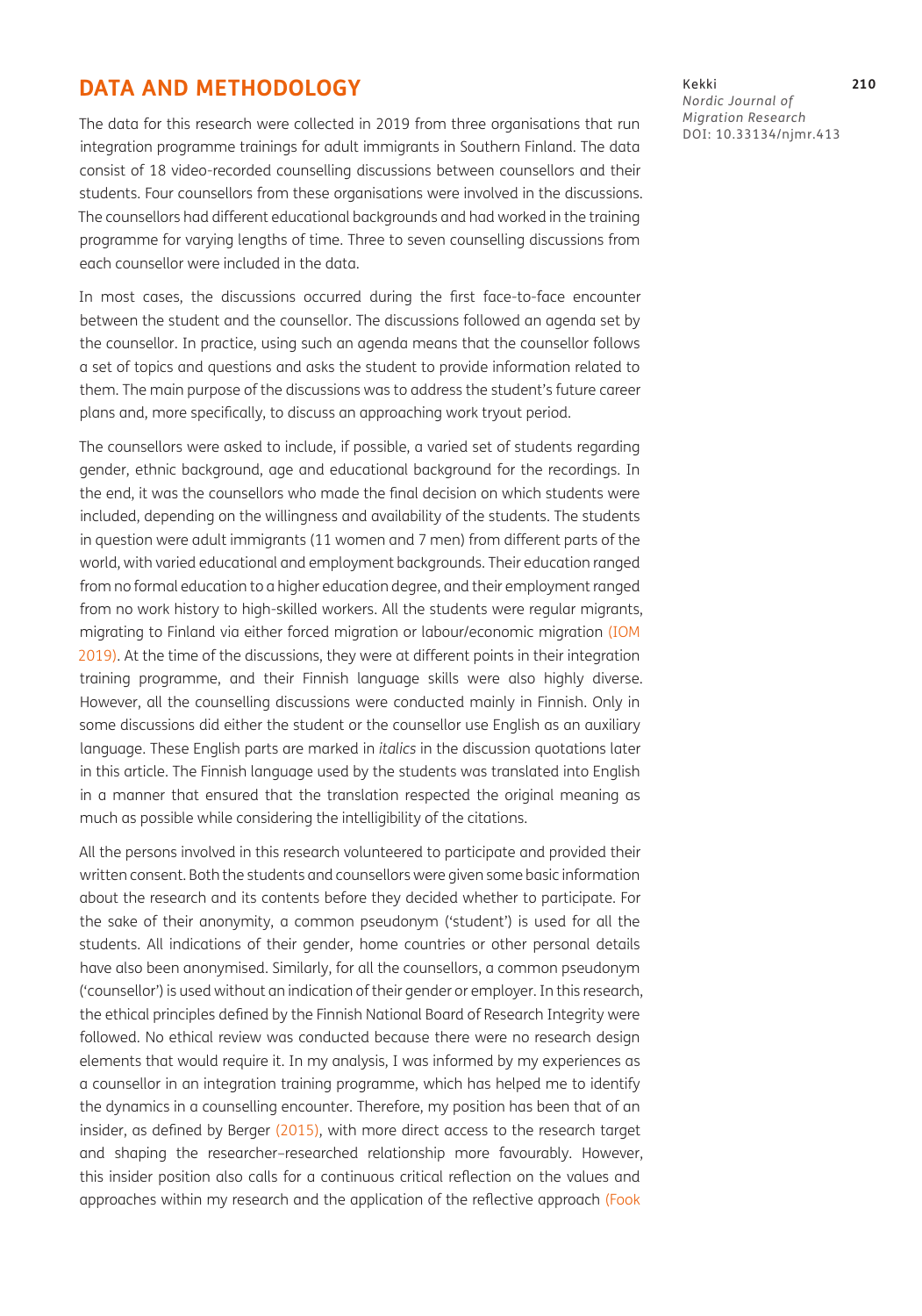Kekki **211** *Nordic Journal of Migration Research* DOI: [10.33134/njmr.413](https://doi.org/10.33134/njmr.413)

# **FUTURE-ORIENTED INTERESTS AND A VARIETY OF GRIEVANCE POINTS**

After being recorded, the discussions were transcribed and analysed using thematic analysis ([Braun & Clarke 2006\)](#page-14-13) by considering discursive procedures and elements in the counselling encounters. In other words, I coded the discussions by identifying and naming the topics included in them. Then, I further coded the topics according to who brought them up in the discussions – the counsellor or the student. Out of the 18 counselling discussions examined in my research, there were 15 discussions in which the student introduced one or several discussion topics. I further grouped them into several categories following Bachrach and Baratz's classification regarding nondecision-making elements – namely, those of interests, grievances and values. In this study, I defined an interest point as any topic that the student deemed relevant enough to be brought up in the discussion and that did not include an element of grievance. In most cases, there appeared to be a strong future-oriented emphasis in the topics, which would appear natural in a counselling context. However, the emphasis was also heavily on issues related to future employment and thus to the students' future employability, which agreed with the findings of Masoud, Kurki and Brunila ([2020\)](#page-15-6).

Next, I treated all instances where the student expressed some kind of worry, concern, anxiety, stress, fear or hesitation as grievance points. Those that were raised independently by the student, without a direct introductory question by a counsellor, seemed to be related to either the student's future or to experiences of stress or anxiety of some sort. In this category, the topics were also quite varied.

On only one occasion did a student bring a clearly value-related topic to the discussion: the importance of religion. Otherwise, the students did not make any clear or explicit attempts to discuss their values during the counselling encounters. There was no clear indication for why this happened, but one could speculate that the students may have been unwilling to discuss value-related issues with their counsellors or that there was simply no space for such topics in the counselling discussions.

From the transcriptions, I subsequently analysed how the counsellors reacted to the topics initiated by the students and categorised these reactions. When looking at the counsellors' reactions to student-initiated topics, two main categories were identified – those that included a non-decision-making element and those that excluded such an element. However, the latter category does comprise an element of discussion agenda management underneath a seemingly neutral overall reaction. In other words, they are reactions that may limit the students' opportunities to have their interest points discussed thoroughly during the counselling encounter or reactions that direct the conversation towards a topic that better suits the counsellor's agenda.

# **NON-DECISION-MAKING IN THE CONTEXT OF THE INTEGRATION TRAINING PROGRAMME**

I present the empirical findings of my research, starting with describing the nondecision-making in the context of the Finnish integration training programme and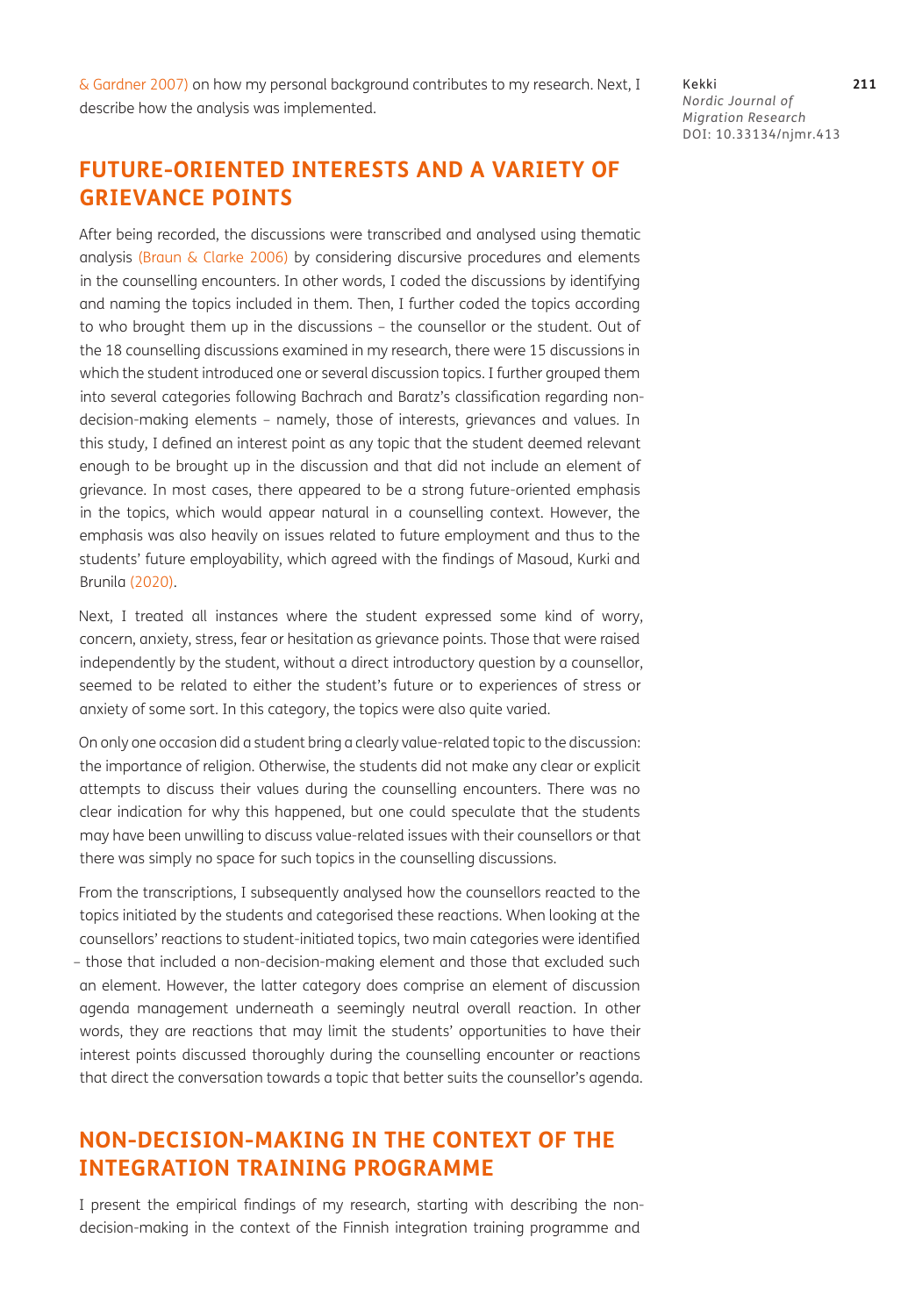subsequently describing the discussion topics and the non-decision-making elements within the discussions. According to Bachrach and Baratz, the presence of a nondecision-making process can be identified by examining the position of a disfavoured group or person and whether they express either interests or values, other issues important to them, grievances related to the situation in question, or either overt or covert conflict. In this context, the adult immigrants can be said to form a disfavoured group because of the asymmetry of language skills between them and the counsellors, and their status as jobseekers. There is also cultural asymmetry involved, in that all the counsellors are native Finns and thus form a favoured group in comparison with the student counselees. There are no overt conflicts in the discussions, although I interpreted the notion of conflict in the context of my material to mean a conflict on deciding upon the structure and agenda of the counselling discussion. Thus, there is no conflict when the student is complying with the counsellor-driven discussion structure and agenda, but there is a conflict when the opposite occurs, and the student brings up a topic that takes the discussion in a new direction or otherwise disturbs the counsellor-driven dynamics of the discussion.

According to Bachrach and Baratz [\(1970\)](#page-13-0), at the core of the non-decision-making process is a conflict of interests and preferences. It can be stated that in the context of my study, the counsellor's preference was to ensure a smooth counselling encounter and maintain the ability to address those issues that they had on the agenda for that meeting. Often, this would encompass the plans for the student's further education or employment or the concrete measures for the approaching work tryout period. These preferences are also strongly set by the counsellor's employing organisation or by the national legislation governing the employment administration and services.

In these discussions, Schattschneider's ([1960](#page-15-12)) concept of mobilisation of bias would refer to a situation where the counsellor has either a conscious or an unconscious set of rules that include the overarching idea that it should be the counsellor who chooses the topics for discussion and decides for how long and how thoroughly each of them will be discussed. Although the discussion was constantly strongly led by the counsellor, in many cases, the student did try to suggest a new topic. This was often included in the student's answer to some initial question posed by the counsellor. Sometimes, the student-initiated topic could appear without any link to any of the counsellor's questions; however, in several cases, the counsellor did not follow up on the topic or treated it in a limited manner.

# **DISMISSALS AND DIVERSIONS AS TYPICAL REACTIONS**

Upon closer examination, the reactions classified as including a non-decisionmaking element in relation to a topic initiated by the student can be characterised as expressing a dismissal of some sort of topic. Dismissal can mean ignoring the topic altogether or downplaying its importance. The dismissal can also mean the counsellor ending the topic proposed by the student and changing the subject according to the counsellor's priorities. To illustrate this phenomenon, some examples from the discussions are presented.

The first excerpt here is from a conversation in which the student expresses a wish to stop studying Finnish. This is clearly something the counsellor is not keen to hear

#### Kekki **212** *Nordic Journal of Migration Research* DOI: [10.33134/njmr.413](https://doi.org/10.33134/njmr.413)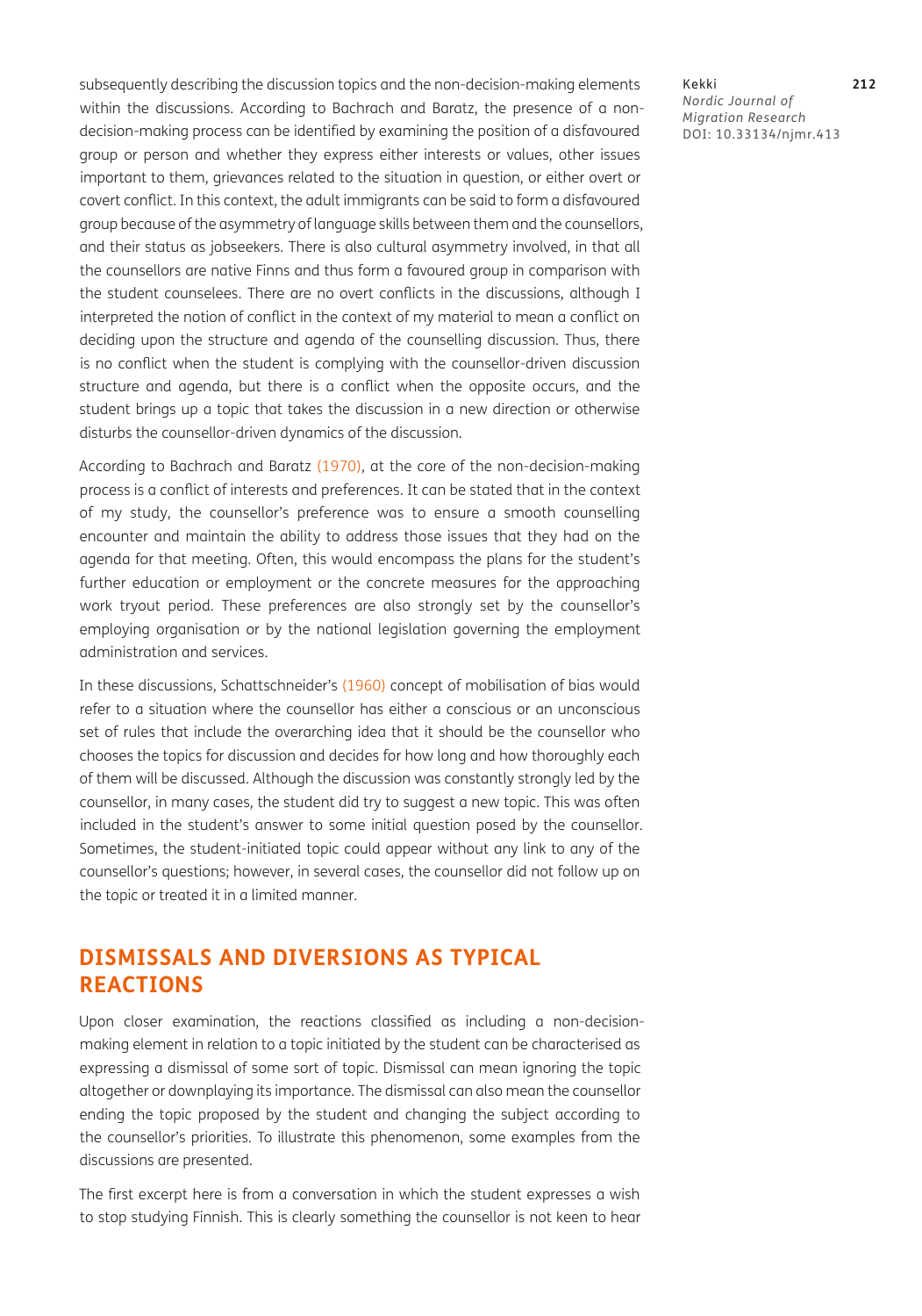and chooses to ignore the student's topic proposal before moving on to talk about language skills.

Kekki **213** *Nordic Journal of Migration Research* DOI: [10.33134/njmr.413](https://doi.org/10.33134/njmr.413)

|          | COUNSELLOR: Do you have some idea of what you will be doing in five  |
|----------|----------------------------------------------------------------------|
|          | years' time?                                                         |
| STUDENT: | Well, I don't know, but I would like to, if it is possible, not to   |
|          | study this Finnish language, but I have to.                          |
|          | COUNSELLOR: I didn't ask that. At this moment, at home, do you speak |
|          | Finnish or English or what language?                                 |

The counsellor's dominant values direct the discussion, and the student's expressed wish not to carry on studying Finnish is a challenge to these values. This situation represents a variety of legislative expertise [\(Sotkasiira 2018](#page-15-13); see also [Bauman 1987](#page-13-2)) in which the counsellors emphasise their roles. Simultaneously, the counsellor explicitly states how the student is expected to behave – to answer the counsellor's questions. Within integration practices, migrants are often required to act as expected of them, as other research shows [\(Haikkola 2019;](#page-14-14) [Masoud, Kurki & Brunila 2020](#page-15-6)). The counsellor's reaction can be interpreted as an example of mobilisation of bias: The rule of the game here is set by the counsellor and involves answering the set questions and not changing the topic. Like Souto's [\(2020\)](#page-15-8) findings, this excerpt also illustrates how the focus of the counselling is on the next step and not on the life course as a whole.

The next example is from a discussion where a student expresses wishes to make new professional plans. The counsellor apparently does not agree with these new plans and ends up downplaying them by emphasising their transient and wavering nature. Simultaneously, the counsellor directs the conversation to the exercises prepared for the student and to the form to be filled in during the conversation.

|             | COUNSELLOR: You have told me that you wish now to be a cook.              |
|-------------|---------------------------------------------------------------------------|
| STUDENT:    | Cook yeah, but now I want to be a practical nurse.                        |
|             | COUNSELLOR: Practical nurse?                                              |
| STUDENT:    | Because a cook's job is difficult.                                        |
|             | COUNSELLOR: Yes, I don't know, do you like cooking, do you cook a lot?    |
| STUDENT:    | Mmm (nodding).                                                            |
| COUNSELLOR: | Okay.                                                                     |
| STUDENT:    | But now I want to be a practical nurse.                                   |
|             | COUNSELLOR: Practical nurse.                                              |
| STUDENT:    | To change.                                                                |
|             | COUNSELLOR: Is it important? Well, I give you an exercise, but let's have |
|             | a look on this study plan form. We will write here and, erm,              |
|             | today, you think that practical nurse                                     |

Again, it is the counsellor's dominant values that direct the conversation. The student is challenging these values by expressing own career wishes. The counsellor seems not to accept the student's perspective and potential reasons for making new plans. As shown elsewhere [\(Haikkola 2019\)](#page-14-14), the primary aims of a student do not seem to receive attention in this kind of context. Turning the emphasis to an exercise acts as a diversion and enables the counsellor to avoid making any decisions on the topic. In addition, the counsellor conveys an idea of an adequate way of behaving in a counselling situation. Contrary to what could be expected from the counsellor (Sundelin 2015), this does not include addressing existential questions. The next quoted discussion is related to a student not feeling comfortable being in the training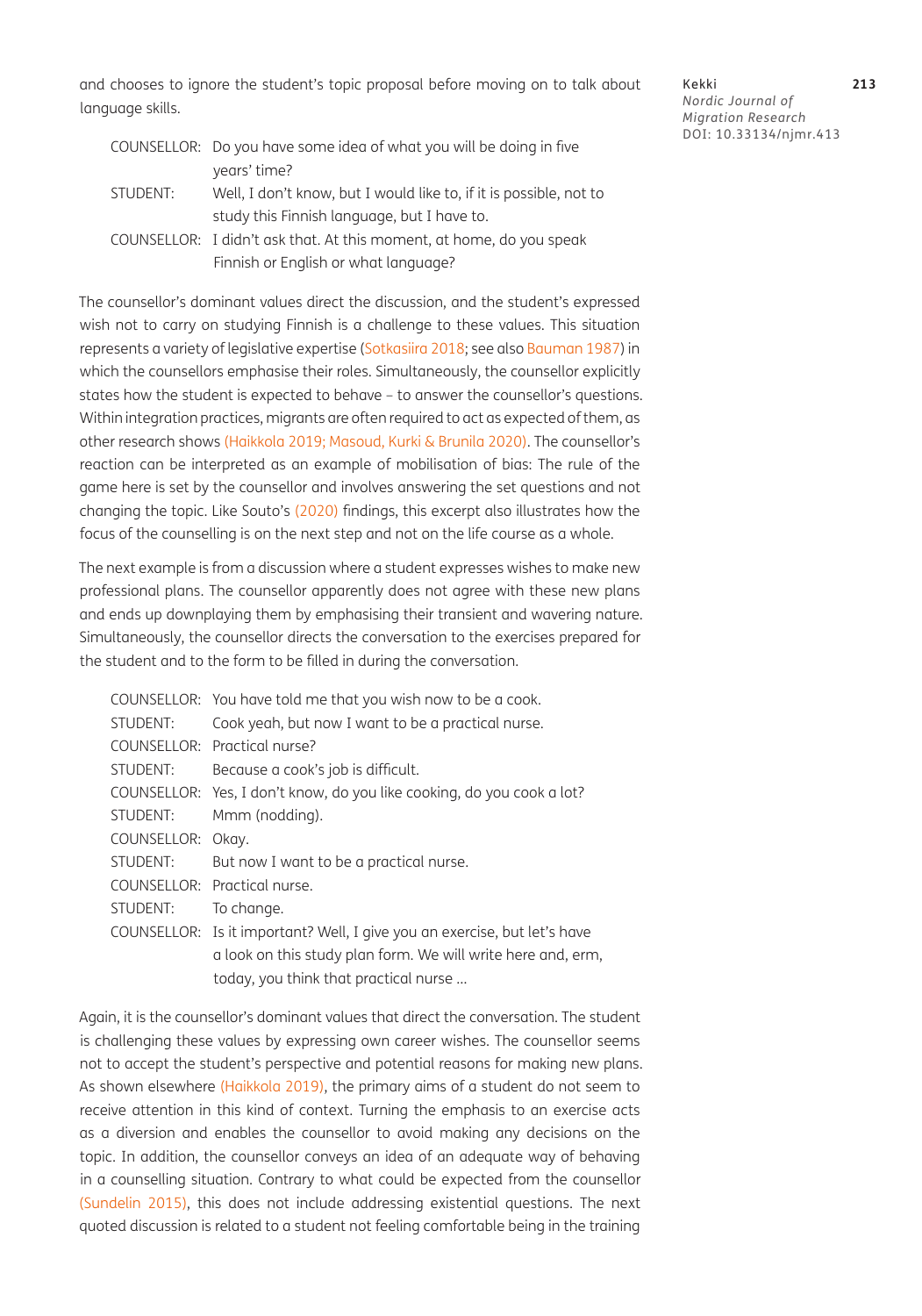programme. The counsellor is not sure how to react and ends up evading the topic, although seemingly agreeing with the student and listening actively. In the end, the counsellor decides to move on to another topic:

STUDENT: If I go to work, it is much better, I speak well, I understand. Because, excuse me, at school, the school is a bit to me (makes a sign showing that the school is not a good place for him). COUNSELLOR: Yeah, I see. STUDENT: If I speak to a friend, at my job. COUNSELLOR: Right STUDENT: I speak better. COUNSELLOR: So, like in a normal situation, using everyday language? STUDENT: Because at school and or at work, with a friend (there is a difference). COUNSELLOR: Yeah, well then that's good, so is it, is it so that out there, in town you have more courage to speak? STUDENT: Yeah. COUNSELLOR: At school, a little maybe, mmm mmm. Okay. STUDENT: If I am in class, then I am a little shy. COUNSELLOR Yeah. You have to know the grammar (laughs), yeah, and it doesn't matter if one doesn't know the grammar really well, but of course it is a really important thing. Yeah okay, well but then here's still one like this. Well, another exercise.

This example shows how the counsellor remains preoccupied with the actual language learning skills instead of addressing the student's experience of discomfort. This preoccupation with skills follows the findings of another study on the nature of Finnish integration training (Pöyhönen & Tarnanen 2015). It can also be seen as an act of normalising the experienced difficulties without topicalising them properly [\(Svinhufvud, Voutilainen & Weiste 2017\)](#page-16-6).

In the following example, the student tries to initiate a discussion on fears about seeking a work tryout place in a restaurant. The student apparently emphasises nervousness by using English, the student's first language.

|          | COUNSELLOR: And Restaurant Z would be the most interesting place, have |
|----------|------------------------------------------------------------------------|
|          | you contacted Z already?                                               |
| STUDENT: | I'm nervous.                                                           |
|          | COUNSELLOR: Yeah, okay. Do you still have this paper with you?         |

There seems to be a strong tendency to implement similar, system-based integration (see [Turtiainen, Kokkonen & Viitasalo 2018](#page-16-4)) in Finnish integration training: Following the proper agenda is more important than facing the student's emotions, which again poses a challenge for the counsellor. This is also an example of evasive counselling ([Souto 2020\)](#page-15-8): A topic deemed too difficult is avoided. In more delicate terms, this example shows how the counsellor is conveying the right way to behave in a counselling session, where the focus needs to be on forms and following the prescribed agenda.

On some occasions, the counsellor contradicts the student's opinion or viewpoint or is puzzled by the student's input and does not know how to proceed. In the latter case, the counsellor may express disbelief in what the student is saying. In the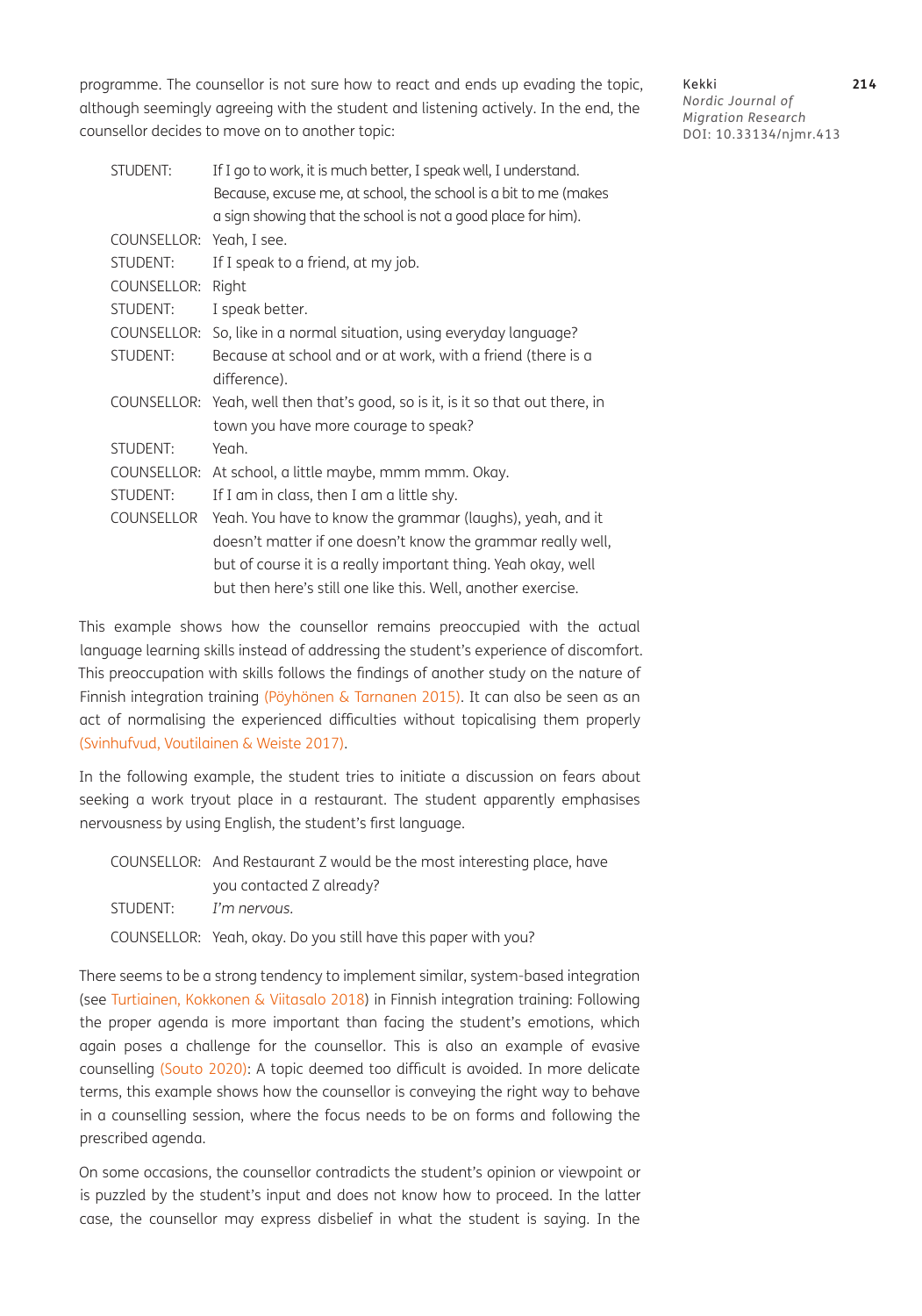next quotation, a student raises concerns regarding potential racism in a seniors' home where the student plans to do the upcoming work tryout. When saying this, the student switches to English, which appears to accentuate the sensitivity of the subject. This concern is met with a reaction that could be interpreted as a downplay of the original worry:

Kekki **215** *Nordic Journal of Migration Research* DOI: [10.33134/njmr.413](https://doi.org/10.33134/njmr.413)

|          | COUNSELLOR: And an old person if you have, say AlzheimerDo you know  |
|----------|----------------------------------------------------------------------|
|          | Alzheimer?                                                           |
| STUDENT: | Mmm.                                                                 |
|          | COUNSELLOR: Can be very angry, hit and                               |
| STUDENT: | But they like foreigner they think (unclear)?                        |
|          | COUNSELLOR: Yes, yes. They want to speak and hear about you. You can |
|          | tell about your home country. Of course, they want that              |
|          | someone speaks to them.                                              |
| STUDENT: | Mmm.                                                                 |
|          | COUNSELLOR: Yeah, okay. Read that and think. Write to me what you    |
|          | know about that profession.                                          |

Racism or xenophobia is deemed too difficult a topic to be discussed in the counselling setting (see also [Souto 2020\)](#page-15-8). Here, it seems the counsellor implements an approach that centres on treating the individual detached from the context [\(Hooley, Sultana](#page-14-2)  [& Thomsen 2018\)](#page-14-2) – the potentially racist or xenophobic working environment. The counsellor's choice of not talking more about the possibility of racism can be seen as a conscious one to limit the scope of decision-making, and thus, an act of power. It also reflects an attitude of valuing an idea of being a good immigrant and focusing on work and employment.

The earlier examples illustrate instances in counselling where, for one reason or another, the counsellor reacts by dismissing the discussion topic proposed by the student. This act seems to represent a mode of control in the integration training programme [\(Masoud, Kurki & Brunila 2020\)](#page-15-6). As [Masoud, Kurki and Brunila \(2020:](#page-15-6) [116](#page-15-6)) indicate, this reflects a situation where potential discursive alternatives may be considered irrelevant or even threatening. Kurki et al. ([2018: 240](#page-15-5)) refer to similar situations as places where immigrants learn appropriate behaviour – how to be an immigrant the 'right' way. Therefore, the act of dismissal can be interpreted as an educative moment where the counsellor instructs the student on which topics belong to the sphere of counselling and which do not, thereby building the correct subjectivity among the immigrant students. Furthermore, the counselling discussions are forums where students learn the appropriate cultural rules for talking about themselves, constructing their Finnish identities and navigating the new system and new practices. From this perspective, it seems disturbing that there is no space or place for topics that appear worrying or troubling to the students. This also goes against the ideal of counselling that is socially just.

# **COUNSELLORS' VALUES DIRECTING THE DISCUSSIONS**

When looking at the counsellor reactions, one can also identify occasions that do not appear to include an apparent non-decision-making element. For instance, these involve cases where a student's point of interest is met with advice or information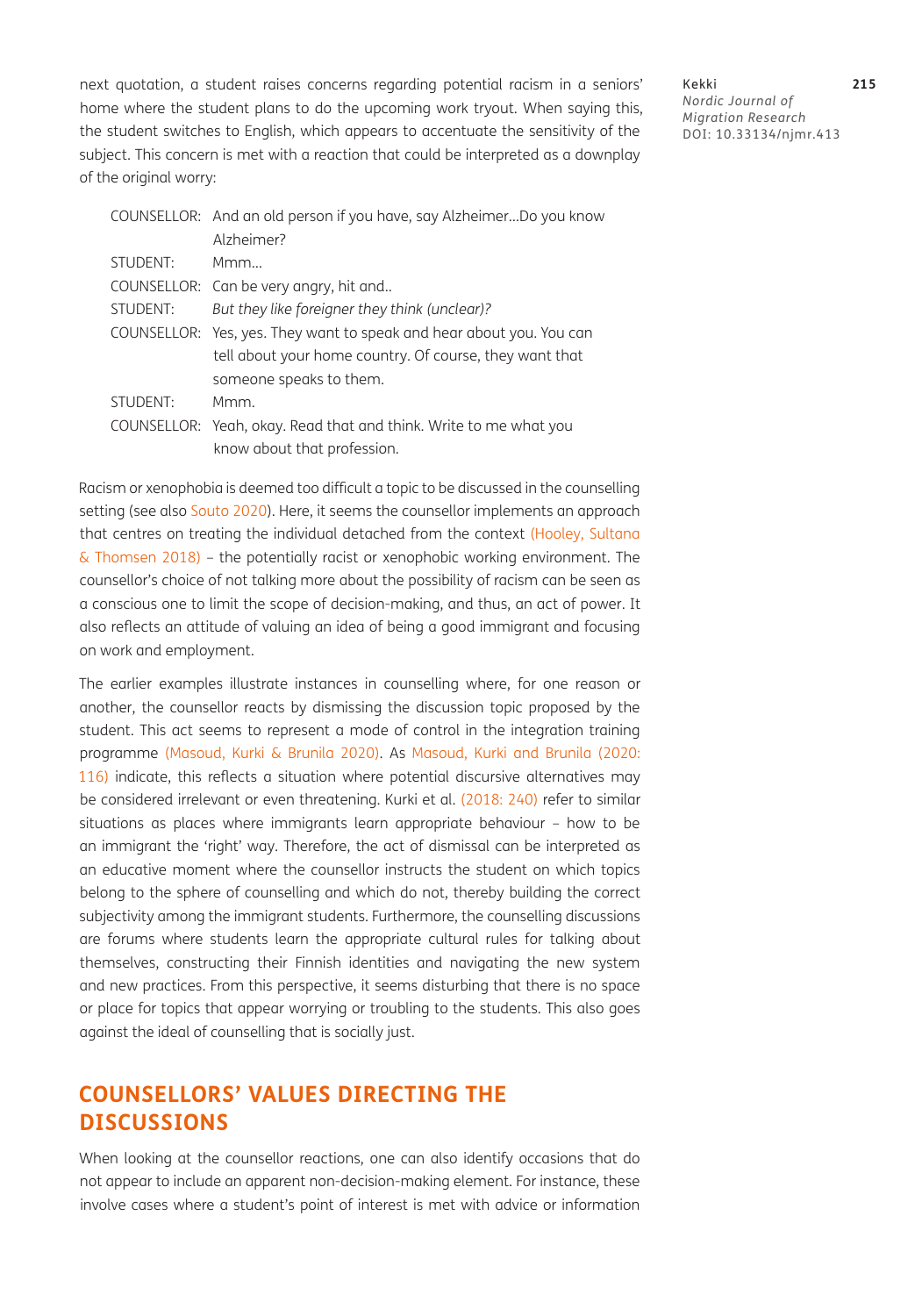from the counsellor's side. In this sense, a special sub-category consists of discussions where the counsellor tries to enhance the attractiveness of a former plan – when the student makes a point of interest in changing plans or aiming for a new profession. This represents yet another example of how the socially dominant values make some alternatives impossible within the context.

In all the counselling discussions, the student-initiated topic was met with a factchecking reaction from the counsellor's side. This fact-checking was often formulated so that the counsellor repeated or rephrased what the student said and always asked whether the counsellor had correctly understood the student's intended meaning. There often appeared to be no proper reaction from the counsellor's side to the student's interjection or any deeper discussion about it. Apparently, the counsellors deemed it important that they understand the student, but they often left the discussion there. In the following example, a student talks about the death of the student's whole family:

|          | COUNSELLOR: You have a big family?                                     |
|----------|------------------------------------------------------------------------|
| STUDENT: | Yeah.                                                                  |
|          | COUNSELLOR: Was it a big family (in your home country) right?          |
| STUDENT: | It was, but now no, it was.                                            |
|          | COUNSELLOR: But not anymore. Yeah, yeah. Do you have any relatives (in |
|          | your home country)?                                                    |
| STUDENT: | No, no.                                                                |
|          | COUNSELLOR: No one to phone?                                           |
| STUDENT: | No.                                                                    |
|          | COUNSELLOR: Yeah, yeah. Everybody in Finland?                          |
| STUDENT: | Yeah, in Finland I have my child and wife.                             |
|          | COUNSELLOR: Child and wife yeah. Well then, let's see now. You are now |
|          | you have been well. You started in this course                         |

Here again, we see mobilisation of bias: The counsellor deems it more important to focus on topics on the agenda rather than on the student's topic. Furthermore, the counsellor accepts the student's emotions, does not deny them and, to some extent, also normalises the student's experience. Nevertheless, the emphasis is more on system-based integration and on limiting the scope of decision-making. Olry-Louis [\(2018\)](#page-15-9) argues how such emotionally challenging situations as that quoted earlier illustrate the decisive role and consequently the power that lies within the counsellor who chooses how to react to difficult topics raised by counselees. Then, as Magnano et al. [\(2021\)](#page-15-1) point out, paying attention to subjective experiences would support the integrative processes of an immigrant.

Another common reaction of counsellors to grievance points raised by students was responding to them with encouragement. This apparently served as a reaction by which the counsellor directed the focus away from the student's grievance point and which could be used as a bridge between the point of grievance and another topic that the counsellor wished to start. In one discussion, the student reports no longer wanting to pursue a former career – that of an academic – in Finland, commenting as follows:

STUDENT: I, erm, *my decision is to not to use it here.* COUNSELLOR: Yes, I do understand. This plan is really good, so that now we can think that your three-week tryout is in the interior

Kekki **216** *Nordic Journal of Migration Research* DOI: [10.33134/njmr.413](https://doi.org/10.33134/njmr.413)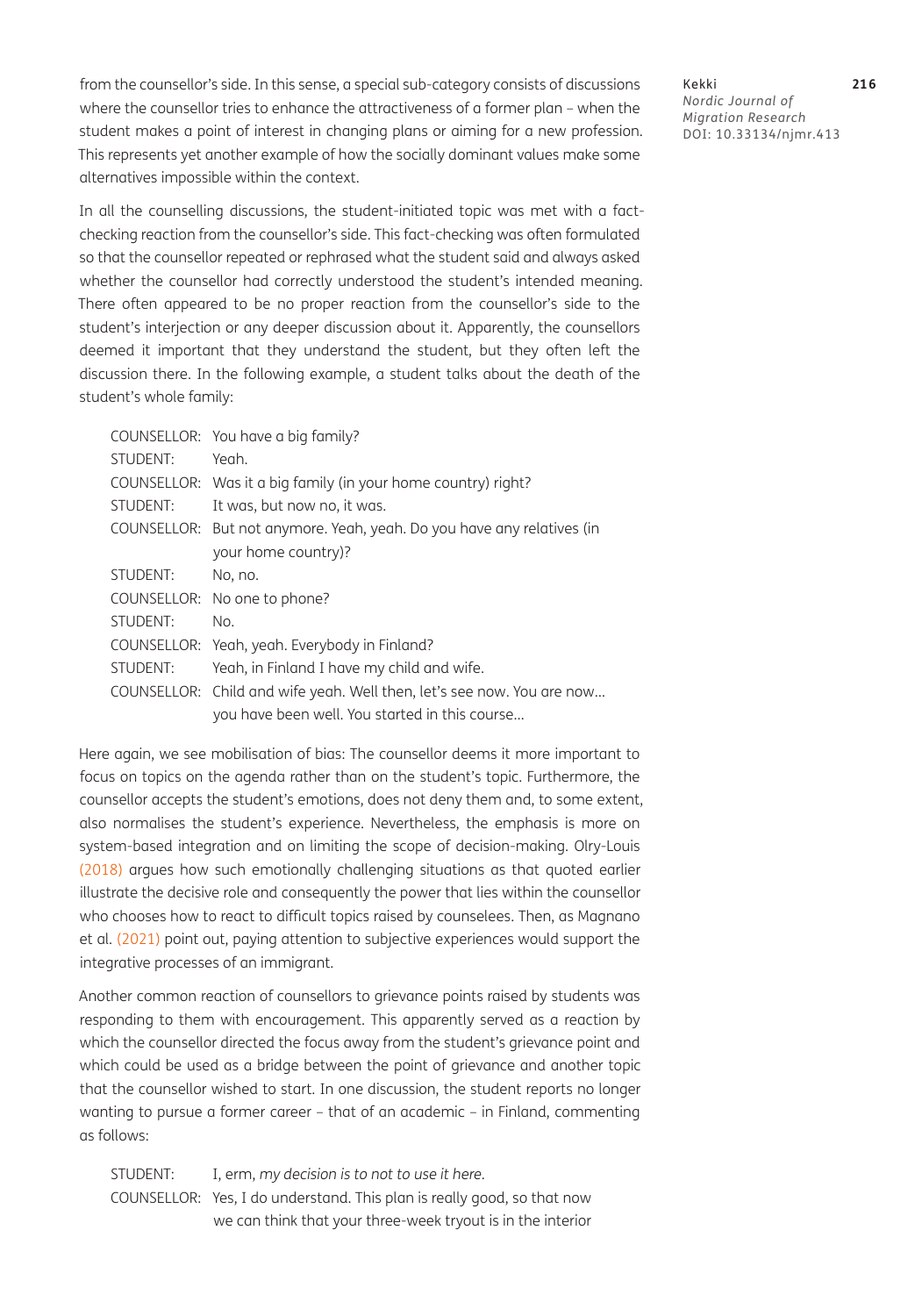decoration business, so now we would have four places, could you go yourself (and see them)?

Kekki **217** *Nordic Journal of Migration Research* DOI: [10.33134/njmr.413](https://doi.org/10.33134/njmr.413)

The counsellor bounces the discussion back to the plan of finding a good work tryout place after brief encouragement. Once more, the use of English indicates the importance of this topic to the student. The encouragement can also be seen as a tool to keep some distance from the student's grievance point and to play it down gently. The student's original grievance point disappears from the discussion, which seems similar to what Haikkola [\(2019\)](#page-14-14) describes as the disappearing self.

On other occasions, the counsellor took a stance towards the student's point of interest: It could be a question of focusing on concrete plans in the near future or long term or providing the student with some other kind of perspective regarding the point of interest. The ensuing example is from such a discussion: The counsellor and the student have been talking about a bus driver profession as a suitable career choice when the student expresses a wish to pursue a different career option – that of a cleaner.

| STUDENT:          | A cleaner.                                                    |
|-------------------|---------------------------------------------------------------|
| COUNSELLOR:       | Cleaner? Perhaps, we can still reconsider it.                 |
| STUDENT:          | Because cleaner, perhaps, it's a good profession for me. I    |
|                   | will go to work in the central hospital, for example, the     |
|                   | central hospital.                                             |
| COUNSELLOR:       | Mmm.                                                          |
| STUDENT:          | Or school or nursery (unclear).                               |
| COUNSELLOR:       | Yeah.                                                         |
| STUDENT:          | But, better for me perhaps a cleaner ('s job).                |
| COUNSELLOR:       | Perhaps a cleaner.                                            |
| STUDENT:          | A cleaner.                                                    |
| <b>COUNSELLOR</b> | Perhaps well, yeah, then on the other hand, when I think      |
|                   | that you are quite talkative, then when you would be a bus    |
|                   | driver, then you could use your best                          |
| STUDENT:          | Yeah, absolutely.                                             |
| COUNSELLOR:       | side because you are really, you would be really good in      |
|                   | customer service. As a cleaner one doesn't have to talk much. |

What we see here is another variation of mobilisation of bias: The counsellor insists on knowing better what a good career option for the student would be instead of trying to find out the reasoning behind the student's idea. Here, however, there are more elements of negotiating with the student, and the expression of dominant values is less explicit. Discussing the student's skills happens here through appreciation and not through negation, as described in Krivonos' ([2019](#page-14-15)) study. The dynamics present in the discussion potentially enable and constrain the student's opportunities at the same time (Sundelin 2015).

### **CONCLUSION**

As seen from the preceding analysis, the counsellors in an integration training programme responded in various ways to discussion topics proposed by their students. The focus was primarily on discussing which educational or employment choices would best suit the student in question. The students did try to raise topics they wanted to discuss, but the counsellors appeared to be executing evasive counselling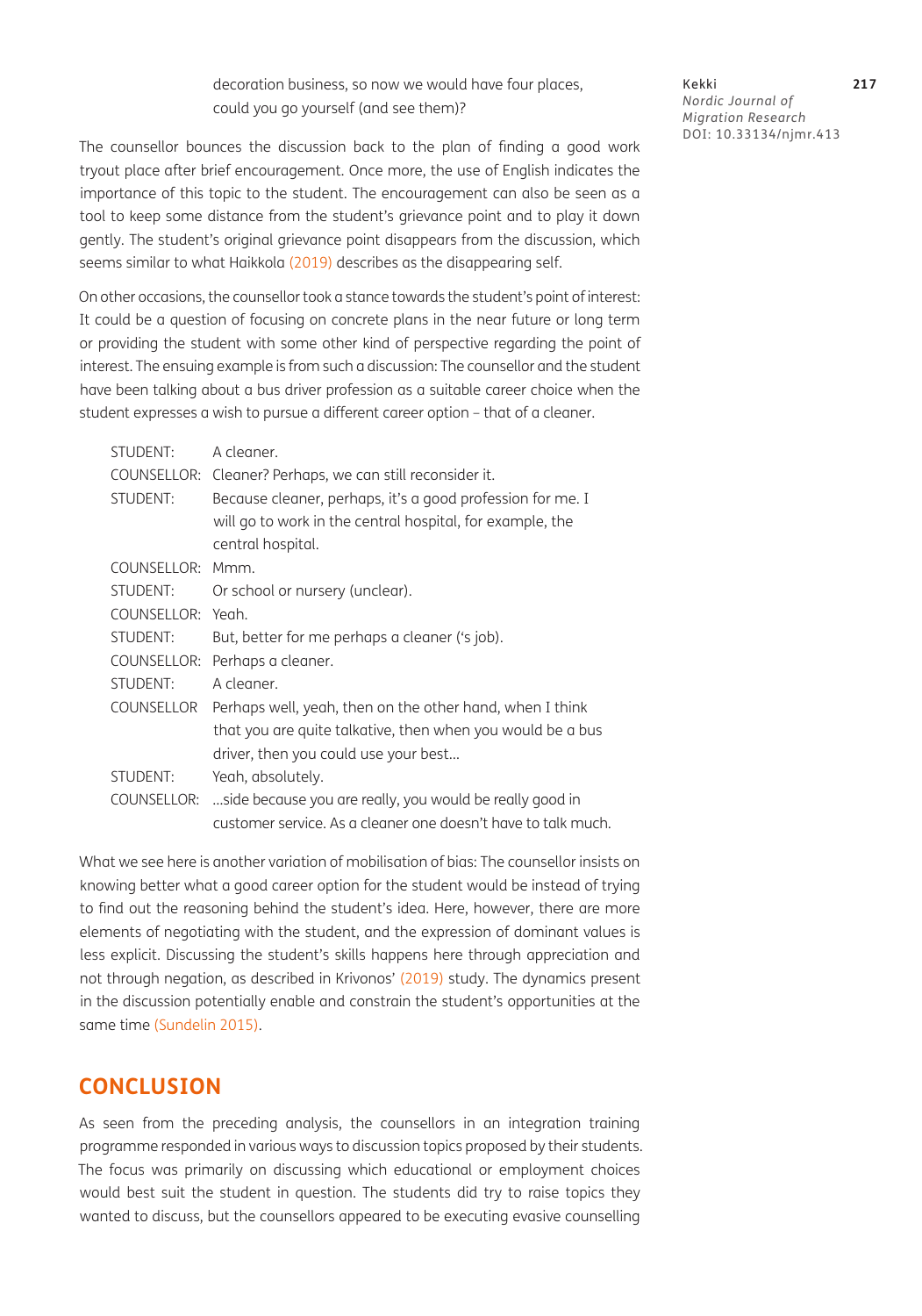and what could be interpreted as evidence for non-decision-making in terms of Bachrach and Baratz's proposed theory. In my data, the counsellors were consistent in avoiding certain types of topics – specifically, issues related to grievance points or topics of interest that students tried to bring to the discussion. The counsellors appeared to react to several of these topics with some sort of dismissal or by diverting the discussion to other topics that the counsellors chose. It appears that the subjects raised by the students, if not problematic for the counsellors, are at least a cause of disruption to the career discussion. The counsellors indicated that these topics did not fit well with their counselling agenda. There seemed to be more space for dealing with other kinds of topics initiated by the students, but generally, the counsellors tended to focus on topics that they proposed and directed the discussion back to them. The strict counsellor-driven pattern of the discussions seemingly emphasises this manifestation of the mobilisation of bias and reflects an aspect of power. It also underlines the overall ideology of how immigrants are expected to act correctly within the given structure.

As Masoud et al. [\(2021\)](#page-15-4) argue, these reactions may indicate a clear focus on the employability and integratability of immigrants. If this is the case, one can also ask whether this explains why the discussions are so strongly focused on the counsellordriven agenda, work tryout periods and the next steps within the system and less on the topics that the students deem important or relevant. The immigrant self seems to be pushed to the background in the discussions, contrary to what has been found relevant for successful integration ([Haikkola 2019;](#page-14-14) [Masoud, Kurki & Brunila 2020;](#page-15-6) [Souto 2020;](#page-15-8) [Udayar et al. 2021](#page-16-5)).

Another important question is whether the structure of counselling encounters is idealistic: Does following a strict pattern defined by the educational organisation push aside topics not belonging to this pattern? This would be an example of a structural bias, a concept discussed by Haugaard [\(2018\)](#page-14-9), with the outcome being a counselling discussion narrowed down to only certain topics. The counsellors appeared to be quite cautious when dealing with themes that did not fit completely into their professional spheres. In this sense, they could be interpreted as being loyal and dutiful employees because they respect the policies and goals of their employers and of the employment administration in terms of implementing its integration ideals. This reflects a dual role the counsellors have as supporters and controllers ([Haikkola 2019](#page-14-14)). The topics proposed by the students could also be interpreted as challenging the counsellors' authority: By suggesting a new topic, the student indicated that he or she wished to be an active partner in the interaction instead of submitting to the agenda proposed by the counsellor. In this way, the counselling discussion is also a space where the expertise of counsellors is being simultaneously produced and reconstructed. Therefore, the idea of legislative expertise as defining power seems to be confirmed by the data of the current study: The counsellors use power to accentuate their own position. Therefore, I argue that the current counselling services do not appear to fully agree with the ideas of social justice or promoting the well-being of immigrants. In contrast, they go against the principle of helping immigrants to strengthen their identity, although such an endeavour has been found to be important [\(Udayar et al.](#page-16-5) [2021](#page-16-5)). Rather, counselling in an integration training programme could be interpreted as a Foucauldian knowledge-based disciplinary practice where counsellors use their power to direct the discussions with their students. In addition, counselling reproduces practices of essentialisation and racialisation ([Krivonos 2019](#page-14-15)) and potentially marginalises immigrants further [\(Kurki 2018\)](#page-14-1). It appears that the language used in

Kekki **218** *Nordic Journal of Migration Research* DOI: [10.33134/njmr.413](https://doi.org/10.33134/njmr.413)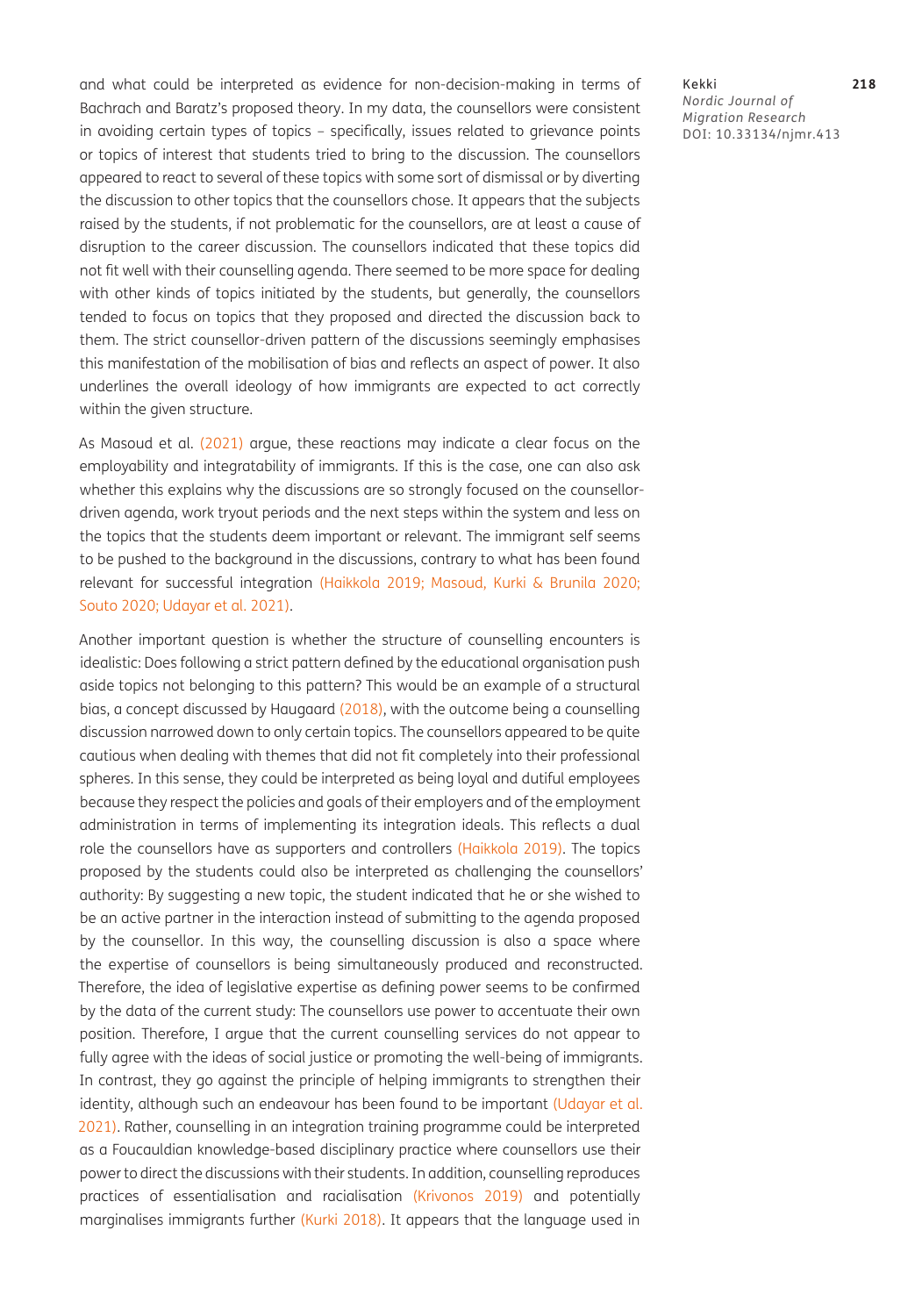the discussions can operate as an indication of a disfavoured position as well as a sign of importance: The students often switched from Finnish to English (if they knew it) when taking a stance on an important issue. Therefore, it might be relevant to use interpreters when discussing career-related issues with the students instead of forcing them to use elementary Finnish on all occasions. The prevalence of a factchecking reaction from the counsellors undermines how important the topic might be for the students. Fact-checking appears as a way forward in the counselling situation, almost as the counsellors' professional 'red thread'. Therefore, one should ask whether it is more important to have the right facts in the student's records than to discuss the events behind them.

The cases of positive reactions fall within a grey zone: A reaction may appear positive only on the surface, because the action it disguises may be negative by nature. However, without having asked the counsellors about their intentions, we can only speculate as to whether this really is the case. Therefore, a natural next step would be to investigate the counsellors' perspectives and perceptions on this matter to acquire a potentially more extensive view on the subject. My data demonstrate that the act of counselling of immigrants is not neutral but includes, at the very least, various tensions and undercurrent elements; as such a strong mobilisation of bias is discernible in counselling interactions.

Utilising a theory-induced analysis may naturally include some inbuilt biases. Focusing on finding evidence to back up a concept derived from a theory often leads to finding such evidence. However, my data and data from other similar studies demonstrate that the phenomenon of counsellors not responding fully to discussion topics suggested by students does exist in counselling discussions. Looking at it with non-decision-making lenses directs thinking towards questions of power, but of course, there may be more fluid and intricate reasons for the phenomenon. This can be considered a step back from a so-called holistic counselling approach where the focus is on the counselee's situation as a whole. The current practices narrow down the scope of counselling to certain topics, such as educational and career choices, which are considered less problematic.

# **COMPETING INTERESTS**

The author has no competing interests to declare.

# **AUTHOR AFFILIATION**

**Miika Kekki D** orcid.org/0000-0003-2009-8159 University of Eastern Finland, Joensuu, FI

# **REFERENCES**

<span id="page-13-0"></span>**Bachrach, P** and **Baratz, MS.** 1970. *Power and poverty: Theory and practice*. New York: Oxford University Press.

<span id="page-13-2"></span>**Bauman, Z.** 1987. *Legislators and interpreters. On modernity, postmodernity and intellectuals*. Oxford: Policy Press.

<span id="page-13-1"></span>**Berger, R.** 2015. Now I see it, now I don't: Researcher's position and reflexivity. *Qualitative Research*, 15(2): 219–234. DOI: [https://doi.](https://doi.org/10.1177/1468794112468475) [org/10.1177/1468794112468475](https://doi.org/10.1177/1468794112468475)

Kekki **219** *Nordic Journal of Migration Research* DOI: [10.33134/njmr.413](https://doi.org/10.33134/njmr.413)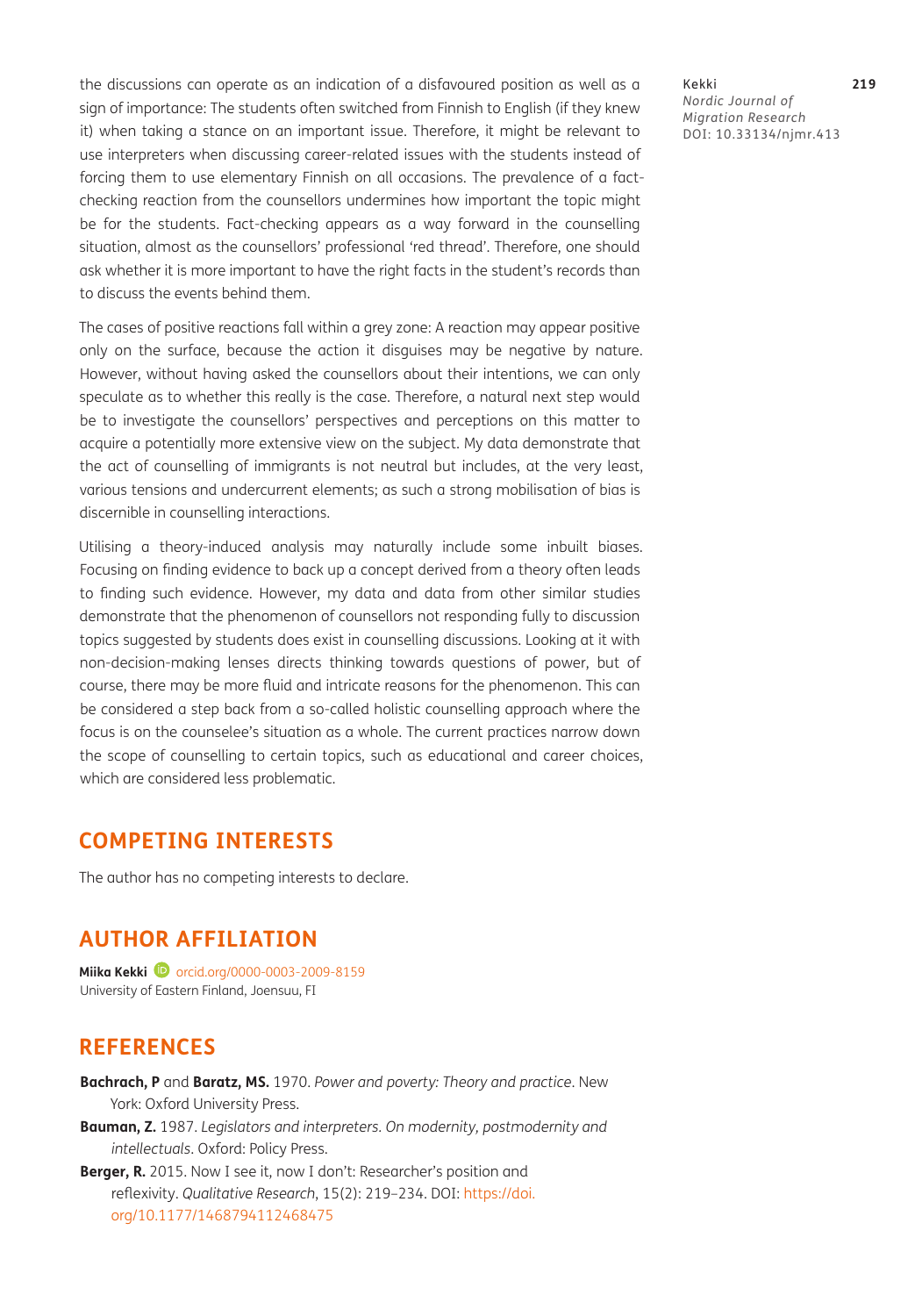- <span id="page-14-0"></span>**Bergmo-Prvulovic, I.** 2018. Conflicting Perspectives on Career: Implications for Career Guidance and Social Justice. In: Hooley, T et al *Career Guidance for Social Justice. Contesting Neoliberalism*, 143–158. New York and London: Routledge. DOI: <https://doi.org/10.4324/9781315110516-9>
- <span id="page-14-3"></span>**Bhambra, G.** 2016. Whither Europe? Postcolonial versus neocolonial cosmopolitanism. *Interventions*, 18(2): 187–202. DOI: [https://doi.org/10.1080/1](https://doi.org/10.1080/1369801X.2015.1106964) [369801X.2015.1106964](https://doi.org/10.1080/1369801X.2015.1106964)
- <span id="page-14-13"></span>**Braun, V** and **Clarke, V.** 2006. Using thematic analysis in psychology. *Qualitative Research in Psychology*, 3(2): 77–101. DOI: [https://doi.](https://doi.org/10.1191/1478088706qp063oa) [org/10.1191/1478088706qp063oa](https://doi.org/10.1191/1478088706qp063oa)
- <span id="page-14-7"></span>**Chadderton, C.** 2019. Career Education and Guidance and Race (In)equality in England. In: Hooley, T et al *Career Guidance for Emancipation: Reclaiming Justice for the Multitude*, 81–97. London: Routledge. DOI: [https://doi.](https://doi.org/10.4324/9781315110486-6) [org/10.4324/9781315110486-6](https://doi.org/10.4324/9781315110486-6)
- <span id="page-14-8"></span>**Dahl, R.** 1957. The concept of power. *Behavioural Science*, 2(3): 201–215. DOI: <https://doi.org/10.1002/bs.3830020303>
- <span id="page-14-4"></span>**FMEE (Ministry of Employment and the Economy).** 2010. *Act on the Promotion of Immigrant Integration*. (1386/2010).
- <span id="page-14-5"></span>**FMEE (Ministry of Employment and the Economy).** 2012. *Act on Public Employment and Business Service*. (916/2012).
- <span id="page-14-6"></span>**FNBE (Finnish National Board of Education).** 2012. *Aikuisten maahanmuuttajien kotoutumiskoulutuksen opetussuunnitelman perusteet*. Opetushallitus.
- <span id="page-14-12"></span>**Fook, J** and **Gardner, F.** 2007. *Practising critical reflection. A resource handbook*. Maidenhead: Open University Press.
- <span id="page-14-14"></span>Haikkola, L. 2019. Shaping activation policy at the street level: Governing inactivity in youth employment services. *Acta Sociologica*, 62(3): 334–348. DOI: [https://](https://doi.org/10.1177/0001699318784341) [doi.org/10.1177/0001699318784341](https://doi.org/10.1177/0001699318784341)
- <span id="page-14-9"></span>**Haugaard, M.** 2018. Justification and the four dimensions of power. *Journal of Political Power*, 11(1): 93–114. DOI: [https://doi.org/10.1080/215837](https://doi.org/10.1080/2158379X.2018.1433759) [9X.2018.1433759](https://doi.org/10.1080/2158379X.2018.1433759)
- **Hertzberg, F** and **Sundelin, Å.** 2014. Counseling between recognition, justice and difference: The significance of power asymmetries, communicative projects and unintended consequences in career counseling of immigrants in Sweden. *International Journal for Educational and Vocational Guidance*, 14(1): 89–102. DOI: <https://doi.org/10.1007/s10775-013-9261-z>
- <span id="page-14-2"></span>**Hooley, T, Sultana, R** and **Thomsen, R.** 2018. The neoliberal challenge to career guidance—Mobilising research, policy and practice around social justice*.* In Hooley, T, et al (eds.), *Career Guidance for Social Justice. Contesting Neoliberalism*, 1–27. New York and London: Routledge. DOI: [https://doi.](https://doi.org/10.4324/9781315110516-1) [org/10.4324/9781315110516-1](https://doi.org/10.4324/9781315110516-1)
- <span id="page-14-11"></span>**IOM (International Organization for Migration).** 2019. *Glossary on migration*. Available at<https://www.iom.int/glossary-migration-2019> [Last accessed 17 October 2021].
- <span id="page-14-10"></span>**Isaac, J.** 1987. Beyond the three faces of power: A realist critique. *Polity*, 20(1): 4–31. DOI: <https://doi.org/10.2307/3234935>
- <span id="page-14-15"></span>**Krivonos, D.** 2019. The making of gendered 'migrant workers' in youth activation: The case of young Russian-speakers in Finland. *Current Sociology*, 67(3): 401– 418. DOI: <https://doi.org/10.1177/0011392118824363>
- <span id="page-14-1"></span>**Kurki, T.** 2018. Immigrant-ness as (mis)fortune? Immigrantisation through integration policies and practices in education. Unpublished thesis (PhD), University of Helsinki.

Kekki **220** *Nordic Journal of Migration Research* DOI: [10.33134/njmr.413](https://doi.org/10.33134/njmr.413)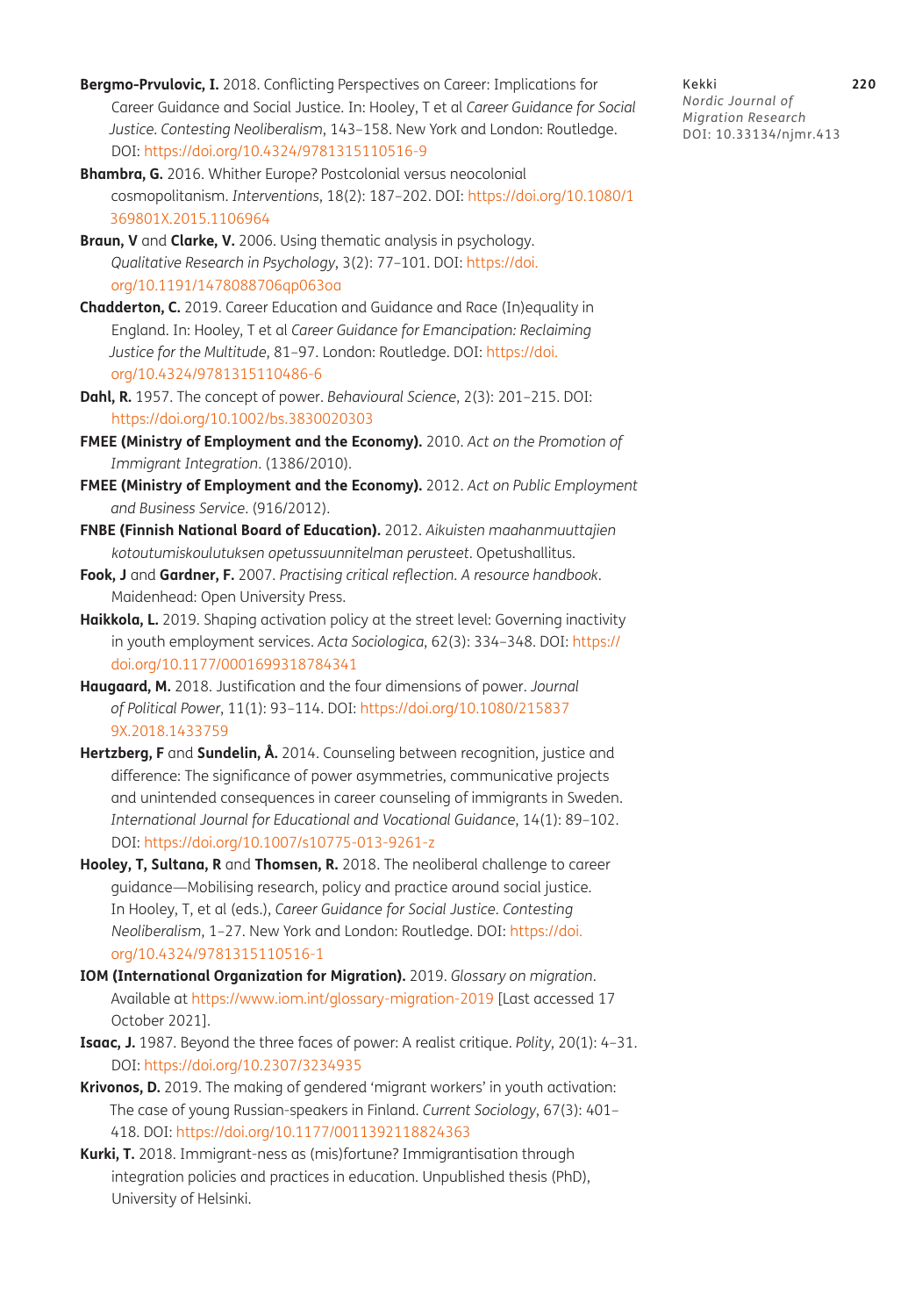- <span id="page-15-5"></span>**Kurki, T, Masoud, A, Niemi, A-M** and **Brunila, K.** 2018. Integration becoming business: Marketisation of integration training for immigrants. *European Educational Research Journal*, 17(2): 233–247. DOI: [https://doi.](https://doi.org/10.1177/1474904117721430) [org/10.1177/1474904117721430](https://doi.org/10.1177/1474904117721430)
- **Linde, J, Lindgren, J** and **Sundelin, Å.** 2021. High-stakes counselling: When career counselling may lead to continuing residence or deportation of asylum-seeking youths*. British Journal of Sociology of Education*, 42(5–6): 898–913. DOI: [https://](https://doi.org/10.1080/01425692.2021.1941766) [doi.org/10.1080/01425692.2021.1941766](https://doi.org/10.1080/01425692.2021.1941766)
- <span id="page-15-10"></span>**Lukes, S.** 2005. *Power: A radical view.* 2nd ed. Basingstoke: Palgrave Macmillan. DOI: [https://doi.org/10.1007/978-0-230-80257-5\\_2](https://doi.org/10.1007/978-0-230-80257-5_2)
- <span id="page-15-1"></span>**Magnano, P,** et al. 2021. Approaches and strategies for understanding the career development needs of migrants and refugees: The potential of a systemsbased narrative approach. *International Journal for Educational and Vocational Guidance*. DOI:<https://doi.org/10.1007/s10775-020-09457-w>
- <span id="page-15-4"></span>**Masoud, A, Holm, G** and **Brunila, K.** 2021. Becoming integrateable: Hidden realities of integration policies and training in Finland*. International Journal of Inclusive Education*, 25(1): 52–65. DOI: <https://doi.org/10.1080/13603116.2019.1678725>
- <span id="page-15-6"></span>**Masoud, A, Kurki, T** and **Brunila, K.** 2020. 'Learn Skills and Get Employed'. Constituting the Employable Refugee Subjectivity Through Integration Policies and Training Practices. In: Brunila, K and Lundahl, L *Youth on the Move: Tendencies and Tensions in Youth Policies and Practices*, 101–123. Helsinki: Helsinki University Press. DOI: <https://doi.org/10.33134/HUP-3-6>
- <span id="page-15-9"></span>**Olry-Louis, I.** 2018. Expression and management of emotions in career counselling interactions. *British Journal of Guidance & Counselling*, 46(5): 616–631. DOI: <https://doi.org/10.1080/03069885.2018.1483006>
- **Pöyhönen, S** and **Tarnanen, M.** 2015. Integration Policies and Adult Second Language Learning in Finland. In: Simpson, J and Whiteside, A (eds.), *Adult Language Education and Migration: Challenging Agendas in Policy and Practice*, 107–118. Abingdon: Routledge. DOI:<https://doi.org/10.4324/9781315718361-8>
- <span id="page-15-0"></span>**Ribeiro, MA.** 2021. Career development theories from the global South. In: Robertson, P, et al. (eds.), *The Oxford Handbook of Career Development*, 225–238. Oxford: Oxford University Press. DOI: [https://doi.org/10.1093/](https://doi.org/10.1093/oxfordhb/9780190069704.013.17) [oxfordhb/9780190069704.013.17](https://doi.org/10.1093/oxfordhb/9780190069704.013.17)
- <span id="page-15-7"></span>**Ronkainen, R** and **Suni, M.** 2019. Kotoutumiskoulutus kielikoulutuksena: kehityslinjat ja työelämäpainotus. In: Katz, V, et al. (eds.), *Kotoutumisen kokonaiskatsaus 2019*, 79–91. Helsinki: Työ- ja elinkeinoministeriö.
- <span id="page-15-11"></span>**Rose, R** and **Davies, P.** 1994. *Inheritance in public policy: Change without choice in Britain*. New Haven, CT: Yale University Press.
- <span id="page-15-2"></span>**Ryan, L** and **Mulholland, J.** 2015. Embedding in Motion: Analysing Relational, Spatial and Temporal Dynamics Among Highly Skilled Migrants. In: Ryan, L, et al. (eds.), *Migrant Capital: Networks, Identities and Strategies*, 135–153. Basingstoke, Hampshire: Palgrave Macmillan. DOI: [https://doi.](https://doi.org/10.1057/9781137348807_9) [org/10.1057/9781137348807\\_9](https://doi.org/10.1057/9781137348807_9)
- <span id="page-15-12"></span>**Schattschneider, EE.** 1960. *The semisovereign people: A realist's view of democracy in America*. New York: Holt, Rinehart and Winston.
- <span id="page-15-3"></span>**Schinkel, W.** 2018. Against 'immigrant integration': For an end to neocolonial knowledge production. *Comparative Migration Studies*, 6(1); 1–17. DOI: [https://](https://doi.org/10.1186/s40878-018-0095-1) [doi.org/10.1186/s40878-018-0095-1](https://doi.org/10.1186/s40878-018-0095-1)
- <span id="page-15-13"></span>**Sotkasiira, T.** 2018. Vetande, tolkande och kämpande expertis i möten mellan asylsökande samt professionella och frivilliga. *Janus*, 26(4): 292–308. DOI: <https://doi.org/10.30668/janus.76443>
- <span id="page-15-8"></span>**Souto, A-M.** 2020. Väistelevää ohjausta—Opinto-ohjauksen yksin jättävät käytänteet maahanmuuttotaustaisten nuorten parissa. *Kasvatus*, 51(3): 317–329.

Kekki **221** *Nordic Journal of Migration Research* DOI: [10.33134/njmr.413](https://doi.org/10.33134/njmr.413)